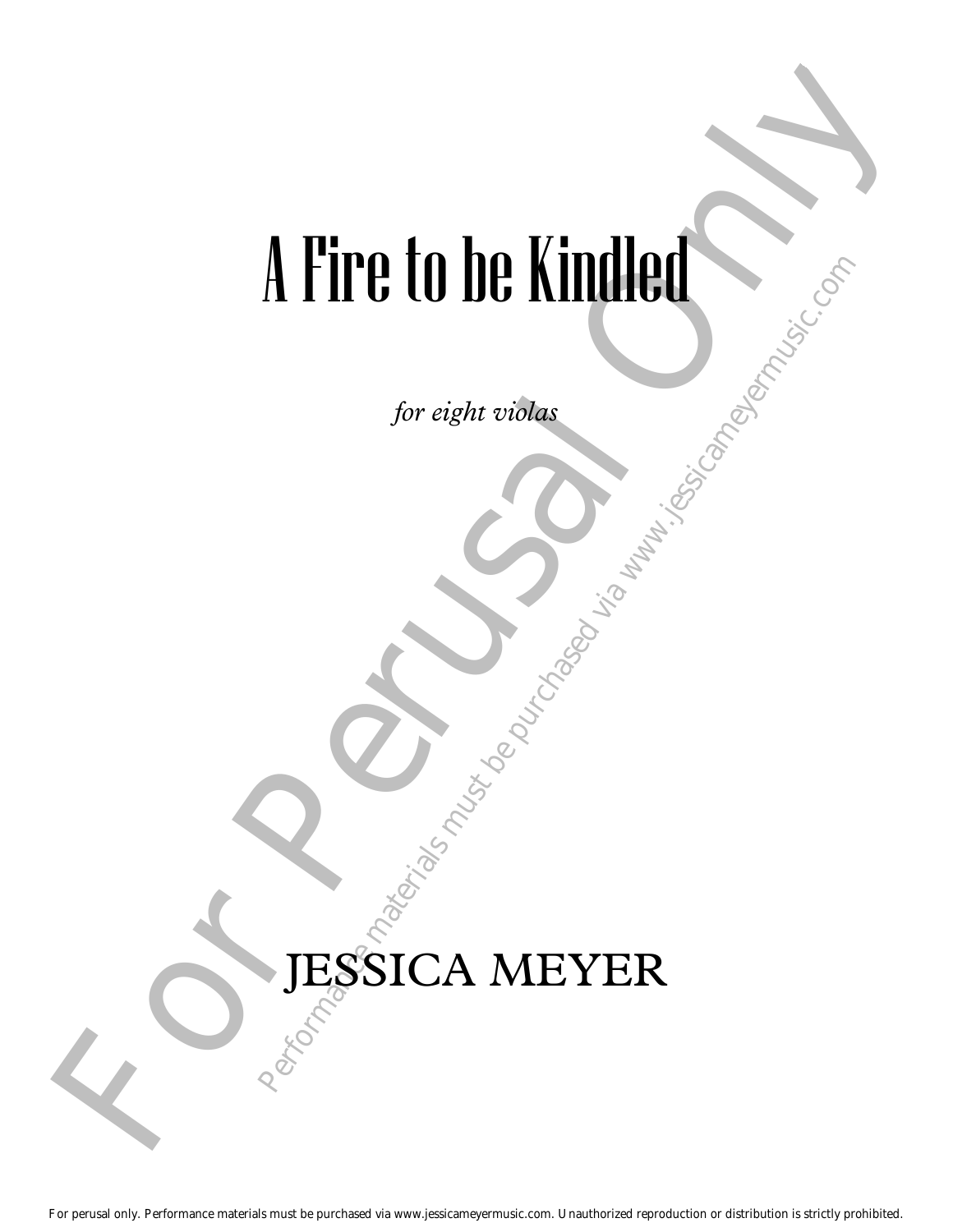## A Fire to be Kindled

*for eight violas*

**3'**

### **PROGRAM NOTE**

*"A child's mind is not a container to be filled, but rather a fire to be kindled"*

-Dorothea Brande

**PTE**<br> **Example 2018**<br> **Example 2018**<br> **Example 2018**<br> **Example 2018**<br> **Example 2018**<br> **Example 2018**<br> **Example 2018**<br> **Example 2018**<br> **Example 2018**<br> **Example 2018**<br> **Example 2018**<br> **Example 2019**<br> **Example 2019**<br> **Examp A Tip (0) Die Kintelleel**<br>
for eighte violas s<br>
3'<br> **PROGRAM NOTE**<br>
2' child's mind is not a container to be filled, but make a specie to be finited<br>
2' child's mind is not a container of be filled, but make a specie t In tandem with my career as a violist, and now as a composer/performer, I have always worked with children of all ages. Not so much as a private teacher, but as a teaching artist one who shows up, gets students brainstorming about creative or performative choices, and then facilitates how they can make these choices themselves. My favorite moments are always when their inner fire has been lit and they feel supported while they investigate how to keep it burning, all while becoming better versions of themselves.

Having started as a violist, my feathers always get ruffled when the viola jokes are made and the stereotype of the musician who plays the viola is seen as "less than". Even as a soloist, I have noticed that presenters are reluctant at first about a violist carrying a show as opposed to a violinist or cellist.

This piece is dedicated to all the violists out there of all levels who love their instrument, love their sound, and want to show their fire.

Many thanks to the Portland Youth Philharmonic and their Youth Orchestra Commissioning Initiative for the opportunity to keep young musicians inspired and motivated during the Covid-19 pandemic.

*NOTE: This piece was designed to be performed remotely with click. If you are fortunate enough to play this in person, it is imperative that you play it as if you are playing with a click track rock steady like a pop song.*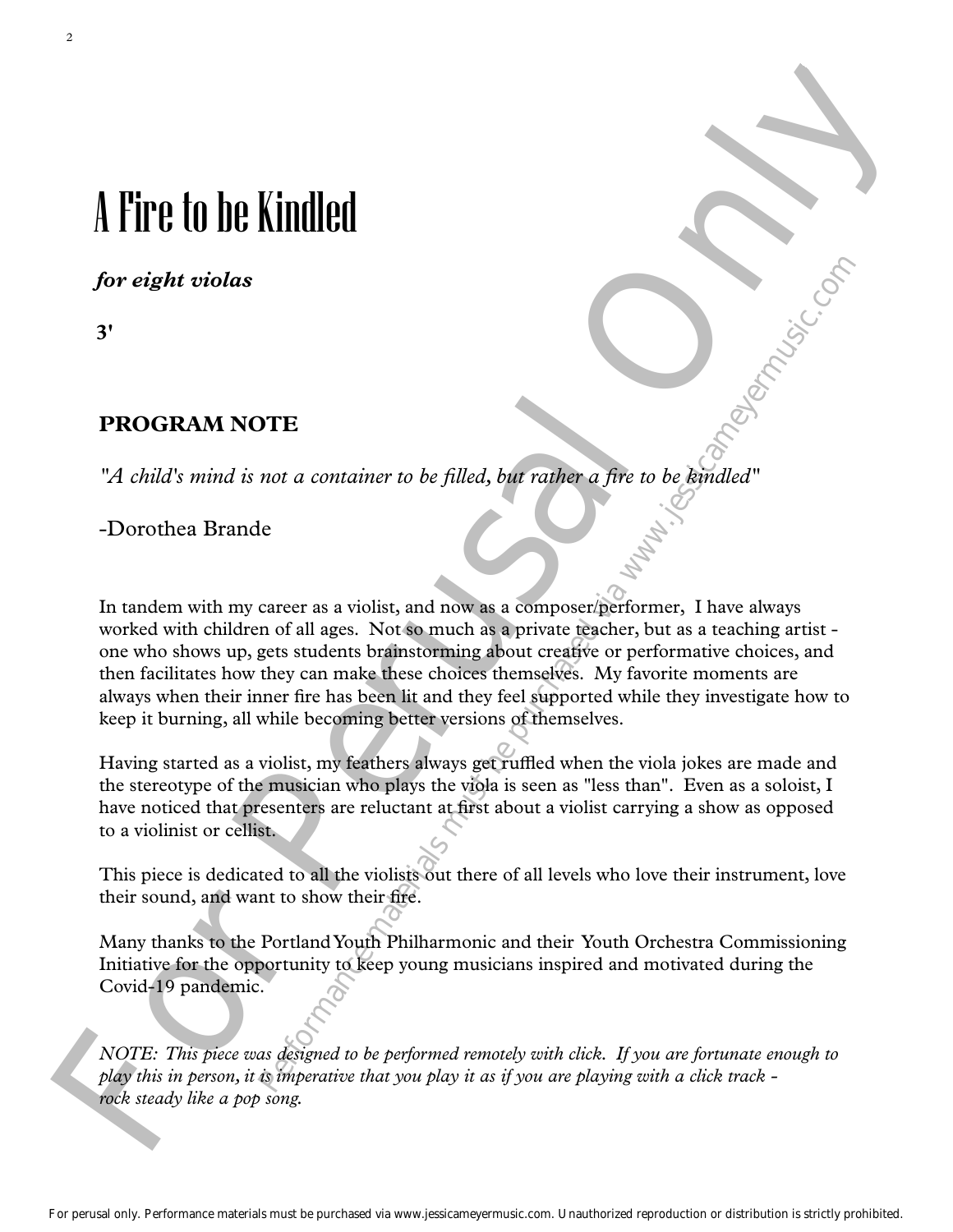### A Fire to be Kindled

*Commissioned by the Portland Youth Philharmonic*

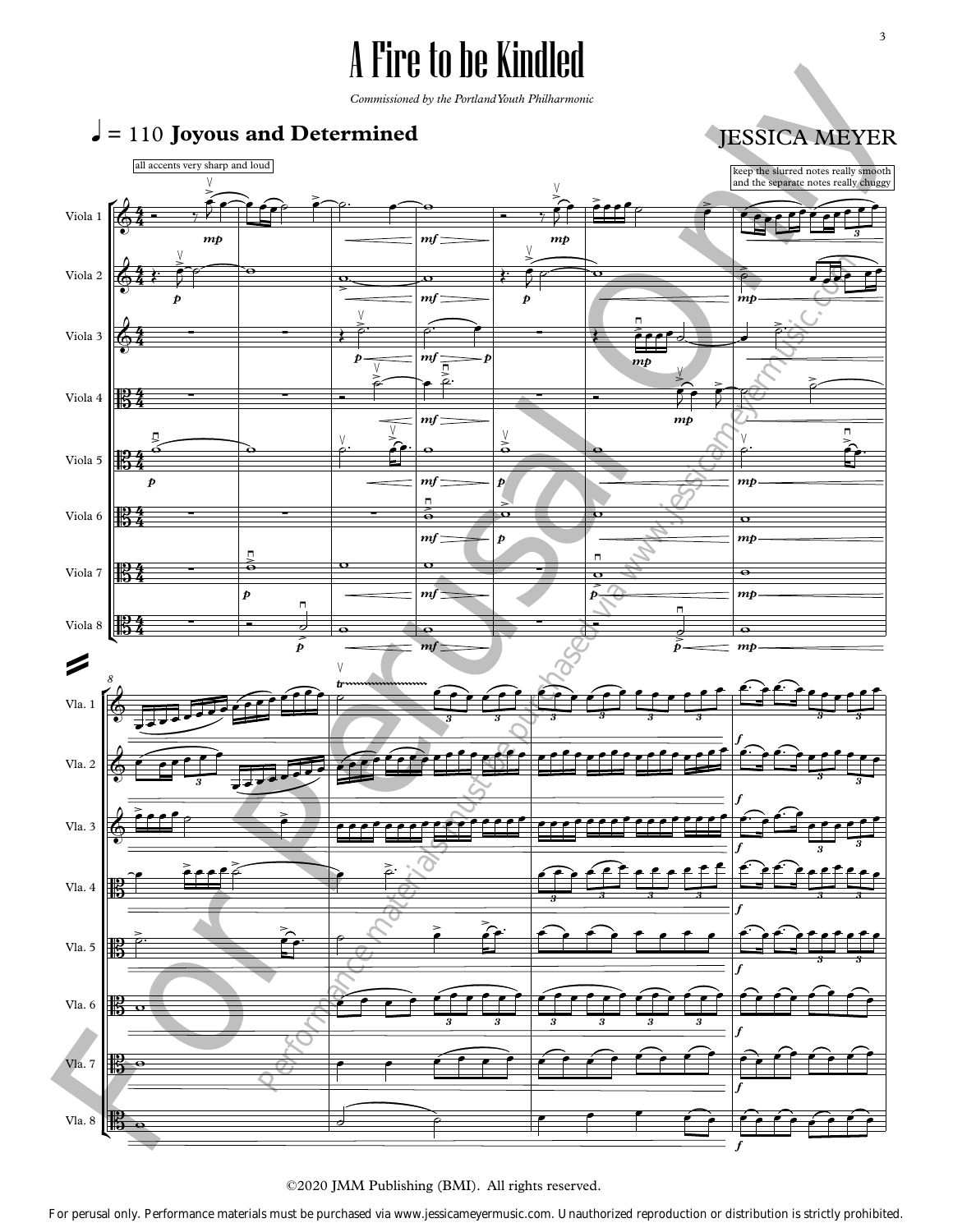



4

=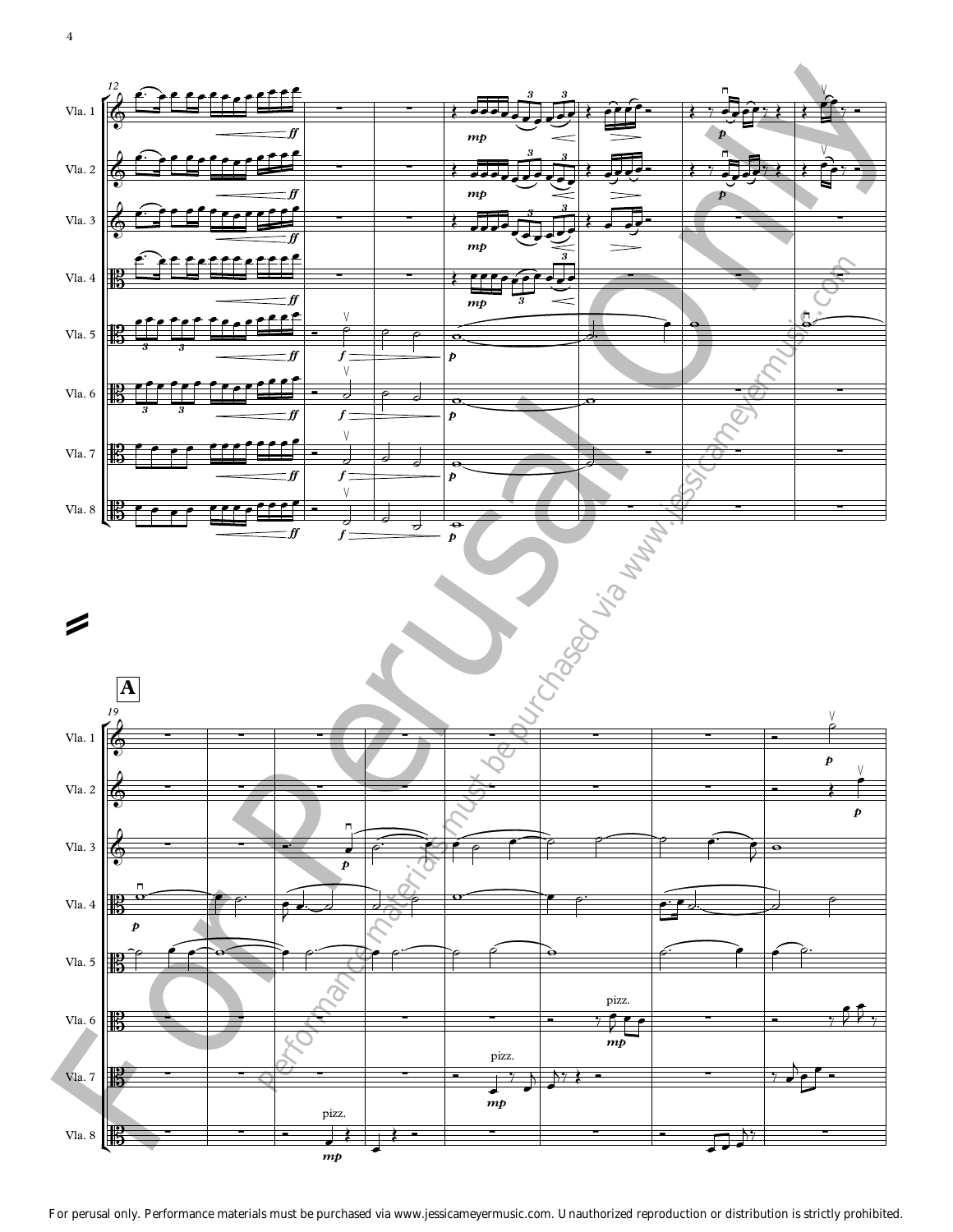

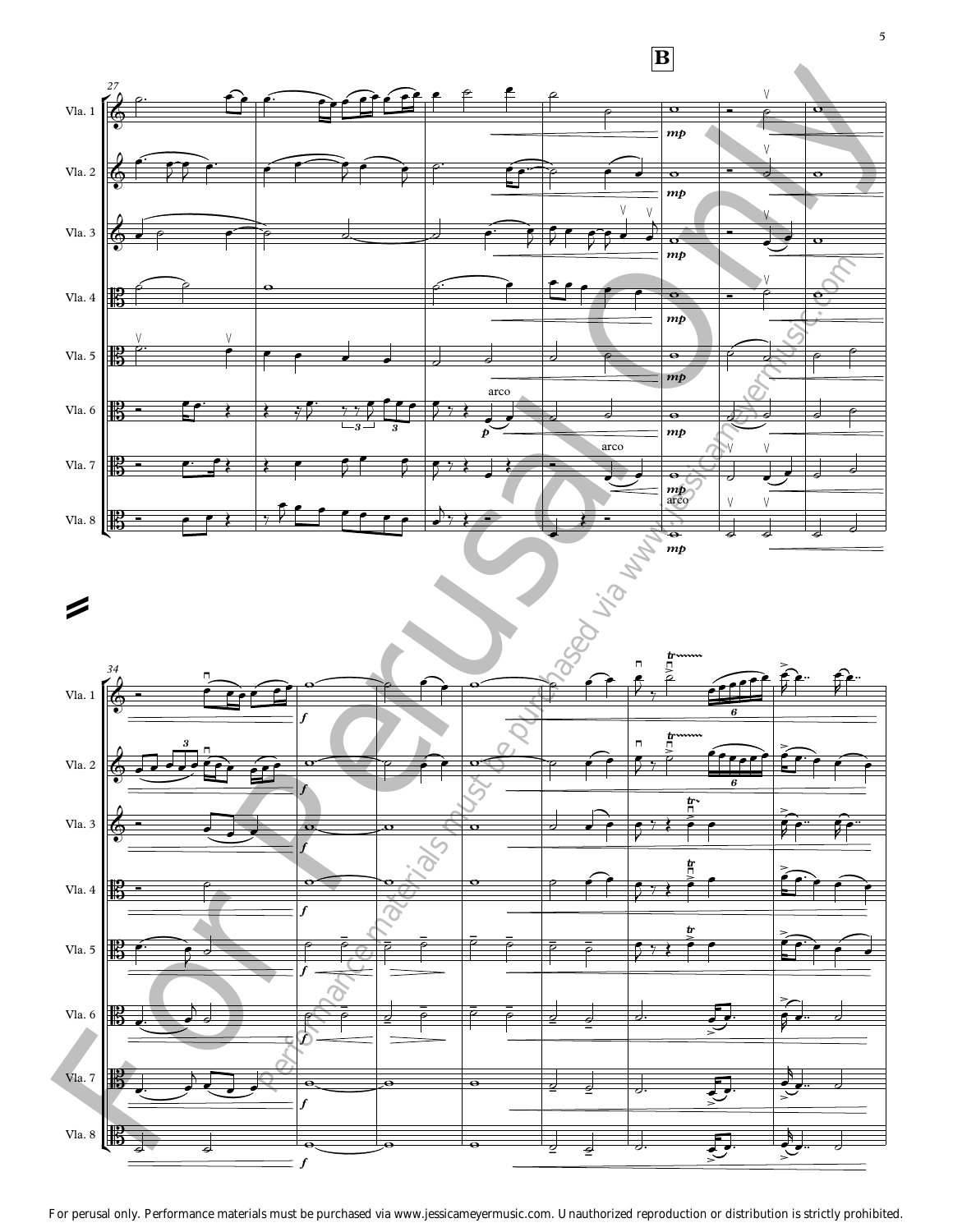

For perusal only. Performance materials must be purchased via www.jessicameyermusic.com. Unauthorized reproduction or distribution is strictly prohibited.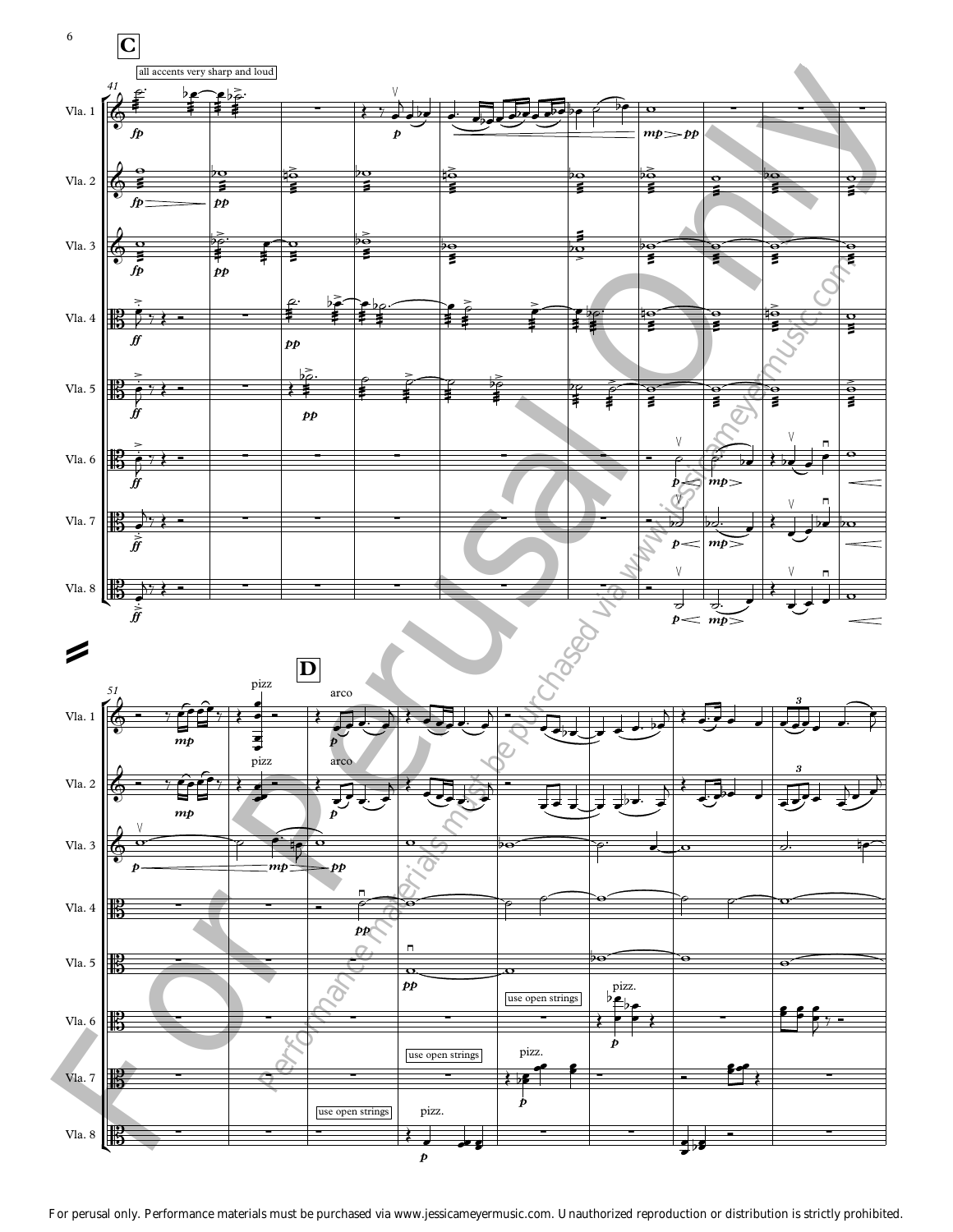

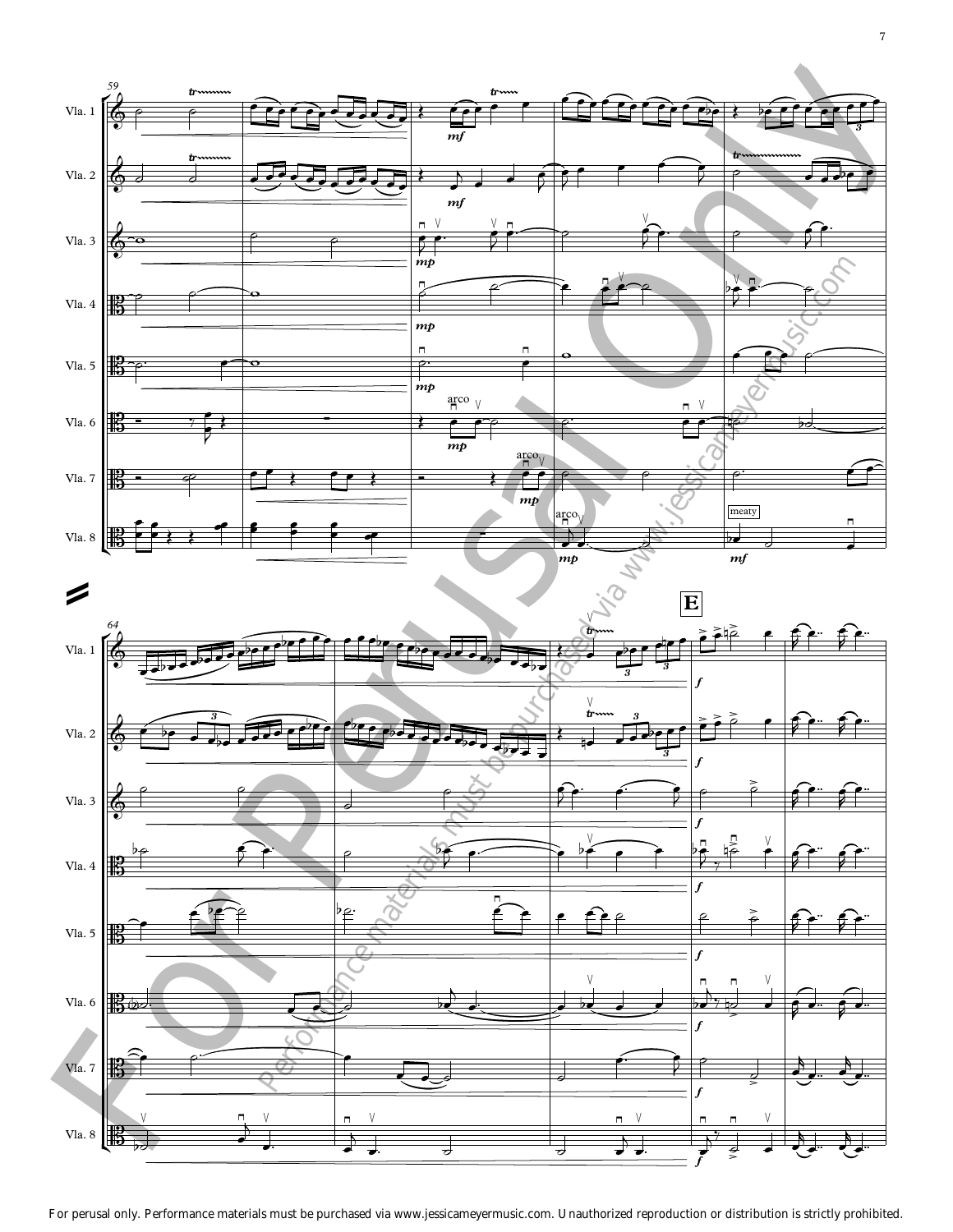



8

 $\mathbf{z}$  and the set of  $\mathbf{z}$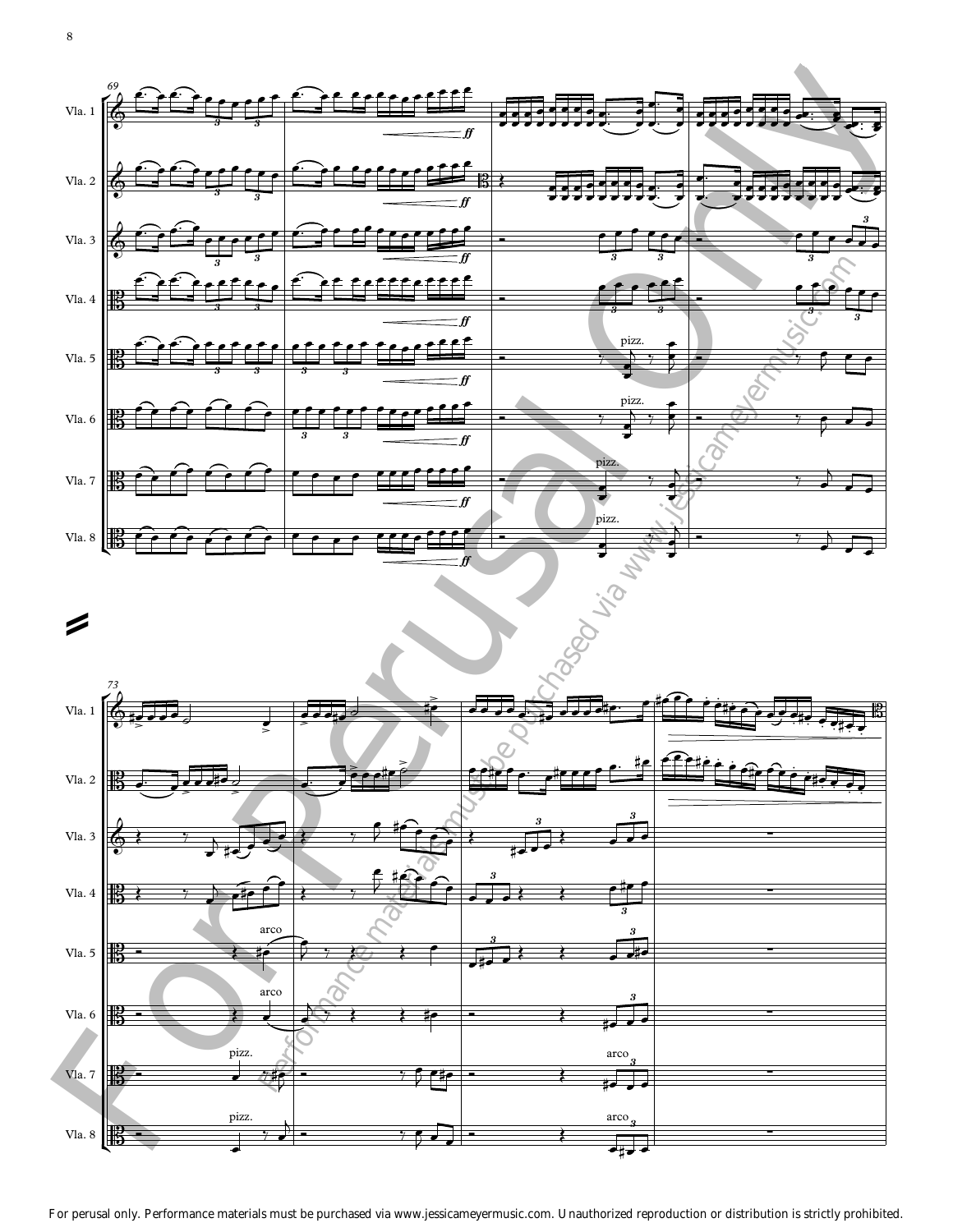



 $\begin{array}{ccccccccccccccccc}\n3 & & 3 & & 3 & & 3\n\end{array}$ 

 $\overrightarrow{e}$ 

 $\overline{C}$   $\overline{C}$   $\overline{C}$   $\overline{C}$   $\overline{C}$   $\overline{C}$   $\overline{C}$   $\overline{C}$   $\overline{C}$ 

*f*

*f*

Ó compositor de la compositor de la compositor de la compositor de la compositor de la compositor de la compositor<br>En la compositor de la compositor de la compositor de la compositor de la compositor de la compositor de l

∑

>- >-

Vla. 8 **(15 f)** 

*mf*

 $\mathbb{R}$   $\rightarrow$   $\rightarrow$ 

 $\frac{1}{5}$  $\frac{1}{2}$ 

Vla. 7